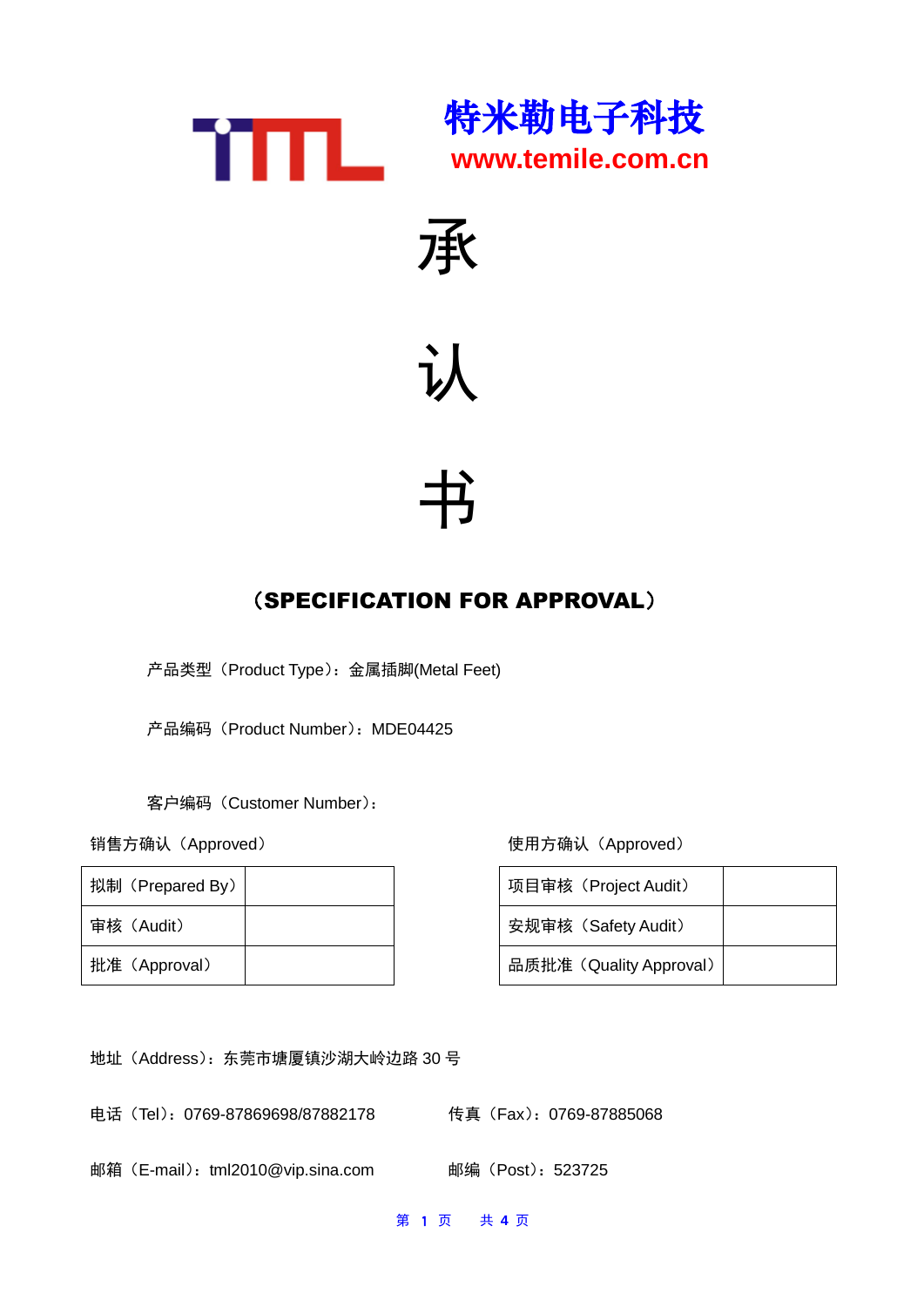### 客 户(Customer): 客户型号(Customer Number):

# 销售方(Sales): 东莞特米勒电子科技有限公司 销售型号(Sales Number): MDE04425

### 金属插脚版本修订页

# (Metal feet revised version of page)

| 序号 (No.)       | 版本 (Version) | 更改内容 (Changes to the Content) | 更改日期 (Change Date) |
|----------------|--------------|-------------------------------|--------------------|
|                | A            | 新归档 (New Archive)             | 2017-3-20          |
| $\overline{2}$ |              |                               |                    |
| 3              |              |                               |                    |
| 4              |              |                               |                    |
| 5              |              |                               |                    |
| 6              |              |                               |                    |
|                |              |                               |                    |
| 8              |              |                               |                    |
| 9              |              |                               |                    |

一、参考图(Reference Picture)

#### 第 2 页 共 **4** 页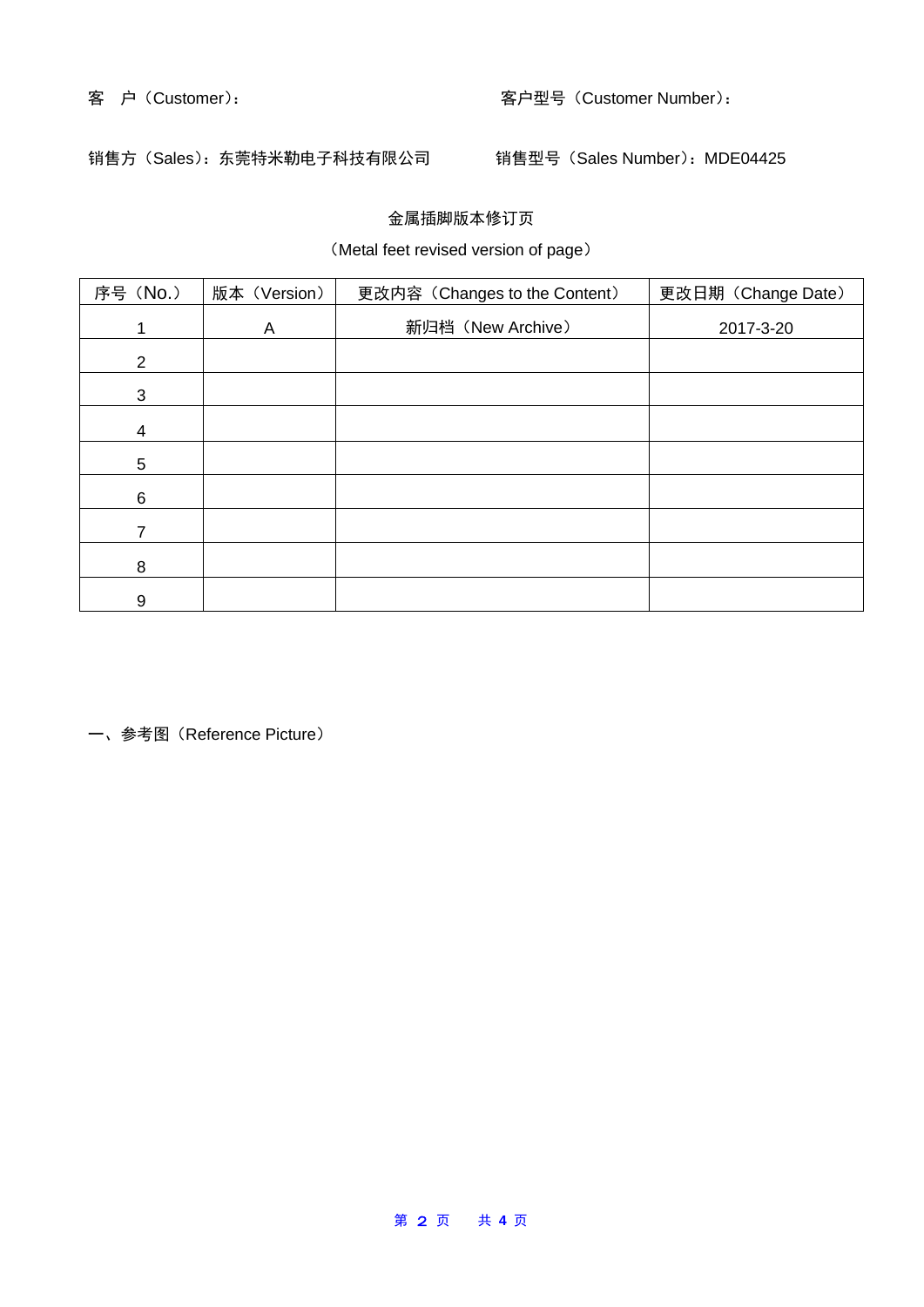



# 公差(Tolerance)

| >200          | ±1.20 |
|---------------|-------|
| >120          | ±1.00 |
| $>30$ ~ 120   | ±0.60 |
| $> 6 \sim 30$ | ±0.40 |
| >Ո∼ճ          | ±0.25 |

# 三、BOM 表 (BOM Table)

| 序 号<br>(No.)      | 称<br>名<br>(Name) | 材<br>质<br>(Material) | 处 理<br>表面<br>(Surface Treatment) | 数量<br>(Amount) |
|-------------------|------------------|----------------------|----------------------------------|----------------|
| (1)               | 插<br>脚 (Feet)    | 黄 铜 (Brass)          | 镀 锡 (Tin Plating)                |                |
| $\left( 2\right)$ | 垫<br>片           | 钢 材 (Steel)          | 镀 锡 (Tin Plating)                |                |

#### 第 3 页 共 **4** 页